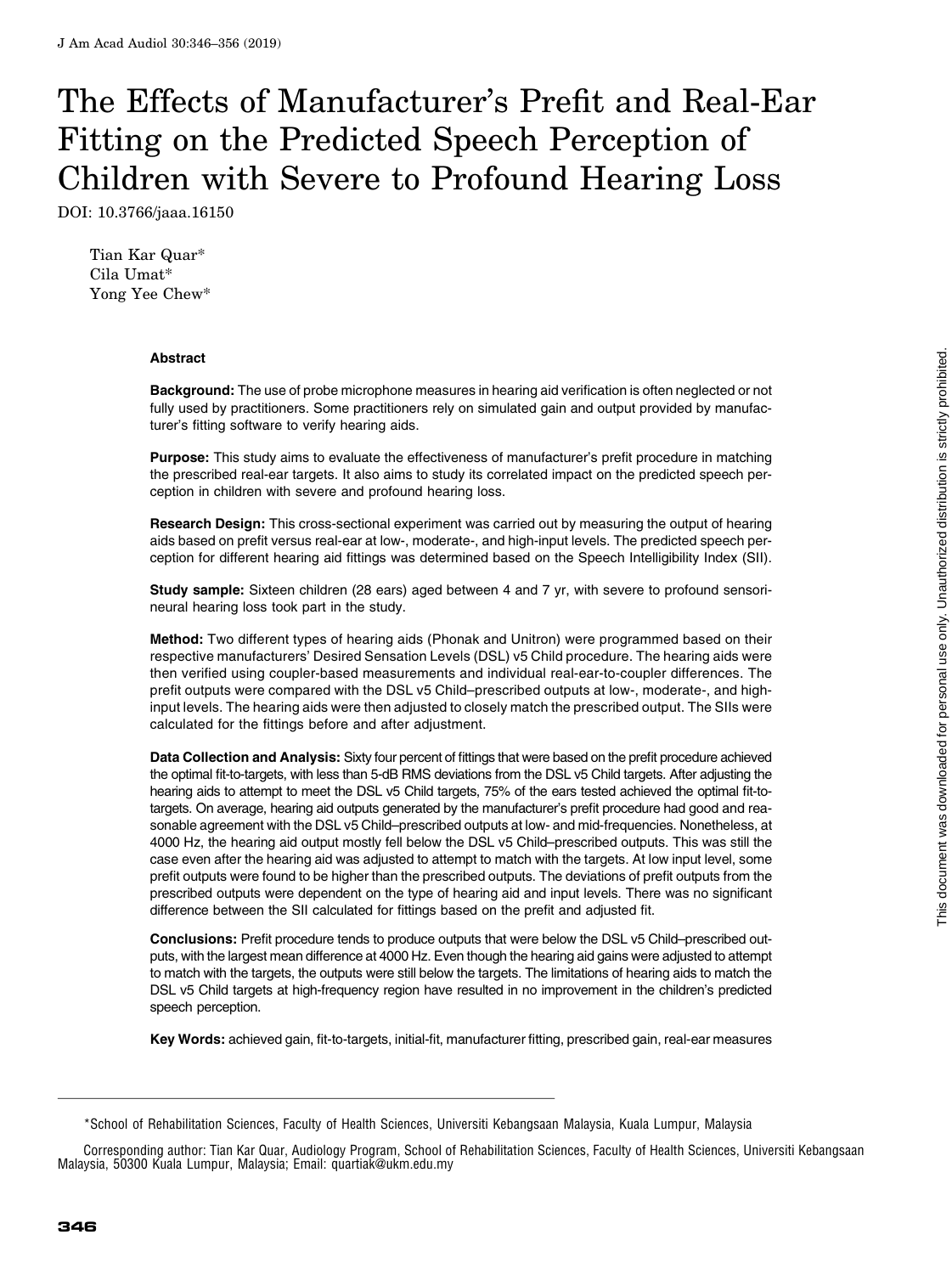**Abbreviations:** ANOVA = analysis of variance; DSL = desired sensation level; FL = frequency lowering;  $HLD$  = hearing loss desensitization; HTL = hearing threshold levels; NAL = National Acoustic Laboratories;  $NAL-NL1 = NAL$ , Nonlinear, version 1; REAR = real-ear aided response; RECD = real-ear to coupler difference; RMS = root-mean-square;  $SD =$  standard deviation; SII = speech intelligibility index; SPL = sound pressure level

## INTRODUCTION

**A** prescriptive approach to hearing aid fitting is<br>the characteristics of hearing-impaired individuals and the amplification characteristics they require based on hypothesized relationships between the characteristics of hearing-impaired individuals and the amplification characteristics they require for optimal auditory function (Byrne, 1983). Numerous prescriptive procedures have been developed for fitting hearing aids to individuals with hearing impairment. The National Acoustic Laboratories (NAL) and the Desired Sensation Level (DSL) procedures are two examples of generic prescriptive methods that are relied on by many clinicians on hearing aids fitting (Mueller and Picou, 2010). Many studies had been conducted in the past to test the validity of these procedures in adult (Mueller, 2005a) and in pediatric (Ching et al, 2010; Quar et al, 2013; McCreery et al, 2015; Bagatto et al, 2016). According to Seewald et al (1985), infants and children are most likely to rely on hearing aid fits with methods based on prescriptive approach. This is because they are usually neither reliable in clinical tests nor can they provide feedback to assist clinicians in tuning the hearing aids. Hence, it is important to verify hearing aids to ensure the real-ear gain/output of hearing aids worn by children meet the prescriptive targets, and the maximum output does not exceed the prescribed levels.

The American Academy of Audiology Clinical Practice Guidelines (AAA, 2013) suggests two options for hearing aid verification in children. One, real-ear aided response (REAR) that measures the sound pressure level (SPL) in the child's ear (in situ) using a probe microphone while the hearing aid is turned on. It should be noted that valid and reliable in situ probe microphone measurements are often difficult to obtain from children. This is due to typical restlessness among infants and young children that causes difficulties in obtaining the measurements. Also, the difficulty is caused by their uneasiness with the presence of the probe tube in their ear canals during the fine tuning process. Apart from REAR, simulated REAR measurements in the coupler using measured or age-appropriate real-ear to coupler difference (RECD) can also be employed. In this approach, RECD is used to convert coupler measures to SPL estimates in the child's ear. It is also used to convert individual's hearing thresholds from dB HL to dB SPL in the ear canal. This allows all audiometric and electroacoustic variables in a common reference level which is the ear canal SPL (Scollie et al, 2005). Moreover, past studies reveal that the RECD procedure is repeatable and can be

used to accurately predict real-ear aided performance (Seewald, 1991; Moodie et al, 1994; Sinclair et al, 1996; Seewald et al, 1999).

McCreery et al (2013) reported that about 86% of audiologists used either in situ real ear or RECD as their primary method of hearing aid verifications. A recent study by Bagatto et al (2016) examined the hearing aid outcomes of 115 children from four different clinics enrolled in the Infant Hearing Program in Ontario. The study concluded that well-fitted hearing aids (i.e., gain frequency-response of hearing aids verified according to the DSL v5 Child targets) would correlate with good auditory development milestones for the children's age. Furthermore, studies by McCreery et al (2015), Moeller and Tomblin (2015), and Tomblin et al (2015) found that well-fitted hearing aids contributed to good audibility of speech or speech intelligibility index (SII). The SII has been used successfully to predict speech perception ability for people with normal hearing (Pavlovic et al, 1986; Studebaker et al, 1997; Ching et al, 1998). Meanwhile, for individuals with hearing loss, Scollie (2008) reported that the SII could successfully be used to predict speech recognition scores. Nonetheless, the effects of age and hearing loss should be included in the development of a transfer function. This agrees with other studies that demonstrated SII as significant predictors for vocabulary development in children (Stiles et al, 2012) and for aided speech perception ability for adults and children with severe to profound hearing loss (Davidson and Skinner, 2006). Therefore, SII is deemed as an important element in the verification procedure and hence has been incorporated into the American Academy of Audiology (AAA, 2013) hearing aid fitting protocol.

Despite the clinical importance of hearing aid verification, Mueller and Picou (2010) found that nearly 50% of audiologists and hearing instrument specialists in the United States who had access to probe-microphones did not use it routinely to match real-ear gain to gain prescribed. The percentage of audiologists that used real-ear measures was lower in their study, compared with what was reported by McCreery et al (2013). This may be due to different participant group—McCreery et al focused on audiologists who were involved in only pediatric cases. Also, the emphasis on adhering to the standard guidelines for pediatric amplification at the study sites may also contribute to those differences. According to Mueller (2005b), there are several reasons why the use of real-ear measures in hearing aid verification is often neglected or not fully used by practitioners. Some of the main reasons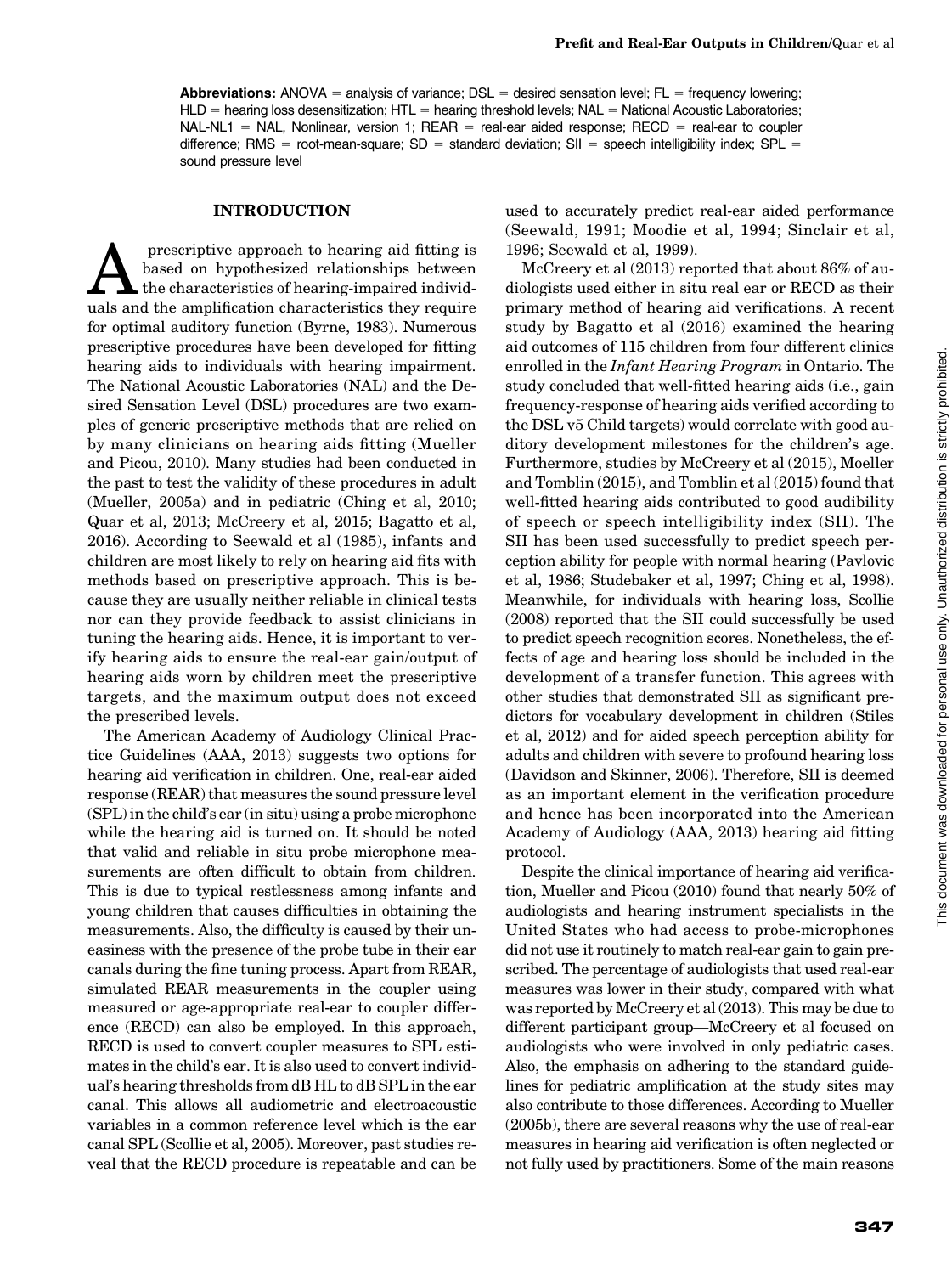are lack of understanding on the correlation between verification with hearing aid satisfaction, the assumption that verification is not suitable for hearing aids with advanced features, poor training programs, and lack of professional and personal dedication in performing the real-ear measures. In addition, the development of fitting software by manufacturers may also be a reason. Most of today's fitting software provides simulated gain and output for 2-cc coupler, ear simulator, real-ear insertion gain, and REAR. Since these simulated values are provided, practitioners may accept these in their fitting process at face values without any knowledge of the true in situ hearing aid response (Mueller, 2001; 2005b; Hawkins and Cook, 2003).

Hawkins and Cook (2003) conducted a study on 12 adults with sensorineural hearing loss to compare the simulated insertion gain provided by manufacturers and the actual insertion gain measured from participants. The results showed that in the frequency region of 250– 1000 Hz, the differences between the simulated and actual insertion gain were within  $\pm 5$  dB. In the higher frequency region, however, the differences were higher and the actual insertion gain values were less than the simulated values  $(>10$  dB difference at 4000 Hz). Another study conducted by Aarts and Caffee (2005) supported the finding. They examined the accuracy of one manufacturer's fitting software in predicting the REAR on adults. In their study, one hearing aid model was used to measure REAR from 79 ears. The values were then compared with simulated REAR provided by fitting software under four conditions: two hearing loss configurations and two input levels. The end results demonstrated that the mean of actual REAR values exceeded the predicted REAR values from 500 to 1000 Hz and above 4000 Hz, and fell short on predicted REAR values for frequencies between 1500 and 4000 Hz. It was explained that the poor predictability of actual REAR values was caused by the average transforms used by the fitting software to generate the estimates of the hearing aid output in the ear.

It should be noted that the two studies described previously compared the simulated gain displayed on manufacturer's fitting software/screen with the actual gain measured in the ear canal. The studies did not compare the gain generated by the manufacturer's fitting software with the gain prescribed by a prescriptive procedure in the ear canal. This should not be taken for granted as some clinicians might choose one prescriptive procedure (e.g., DSL v5) offered by the manufacturer's fitting software without verifying the hearing aids in the ear canal. In Aazh and Moore (2007), four types of digital hearing aids were programmed based on the NAL-Non-Linear, version 1 (NAL-NL1) procedure selected in the manufacturers' fitting software. This fitting procedure is referred to as ''prefit'' procedure. Real-ear-insertion-gain measurement was conducted on 42 ears using hearing aids that were programmed with prefit procedure. The prefit gain and NAL-NL1 targets in the real ear were assessed, and the hearing aids were adjusted to match the targets if necessary. The results demonstrated that 64% of the prefit failed to come within  $\pm 10$  dB of the NAL-NL1 prescriptive targets at one or more frequencies between 250 and 4000 Hz. After adjusting the hearing aids gain, 83% of the fittings achieved the pass criteria in matching with the NAL-NL1 targets. The study concluded that it is crucial to use real-ear measures to achieve accurate fittings.

The main purpose of this study was to examine how much prefits based on manufacturer-specific prescriptions (i.e., DSL v5 Child) deviate from the output prescribed by DSL v5 Child in children's ear canals. The ear-canal responses were predicted in the coupler using the RECD values measured from each child. There are several reasons on focusing on children with severe to profound hearing loss. First, most of previous studies focused on adults with mild to moderately severe hearing loss. For example, in Aazh and Moore (2007) study, hearing aids were programmed based on a manufacturer's prefit procedure and then compared with the NAL-NL1 prescribed gain in the real ear. The NAL procedure has a different fundamental in rationale from the DSL procedure which results in some differences in prescribed gains between the two procedures. The gain differences are the greatest when the hearing loss is severe to profound (Ching et al, 2015). Therefore, findings from previous studies that used the NAL-NL1 procedure could not be directly applied to fittings based on DSL v5 Child procedure. Likewise, Seewald et al (2008) found significant differences between simulated real-ear saturation response and gain frequency-response in a 6-mo old infant. These differences were resulted by different manufacturers' prescriptions. Moreover, different simulated real-ear output also resulted in substantial differences on the aided SII values among the manufacturers. The second reason is that it is possible that the mismatch between the gain predicted by fitting software, and the actual gain in children's ears is relatively higher than adults. This may be caused by biologic variations of the physical ear properties. This is evidenced by a longitudinal study by McCreery et al (2015). They found that children's ear canal acoustics changes over time, and the sound level in the ear canal decreases as age increases. These cause sound levels in the real ear become even harder for pediatric population to predict. Therefore, the present study aims to answer the following questions: (a) how much does the output of hearing aid that is fitted based on manufacturer-specific prescriptions deviate from the output prescribed by DSL v5 Child in real ear, for children with severe to profound hearing loss?; (b) can prefit hearing aids be adjusted to match the DSL v5 Child prescribed output across the test frequencies?; and (c) do hearing aids adjusted to closely match the DSL v5 Child prescriptions have better SII values than SII calculated based on prefit prescription?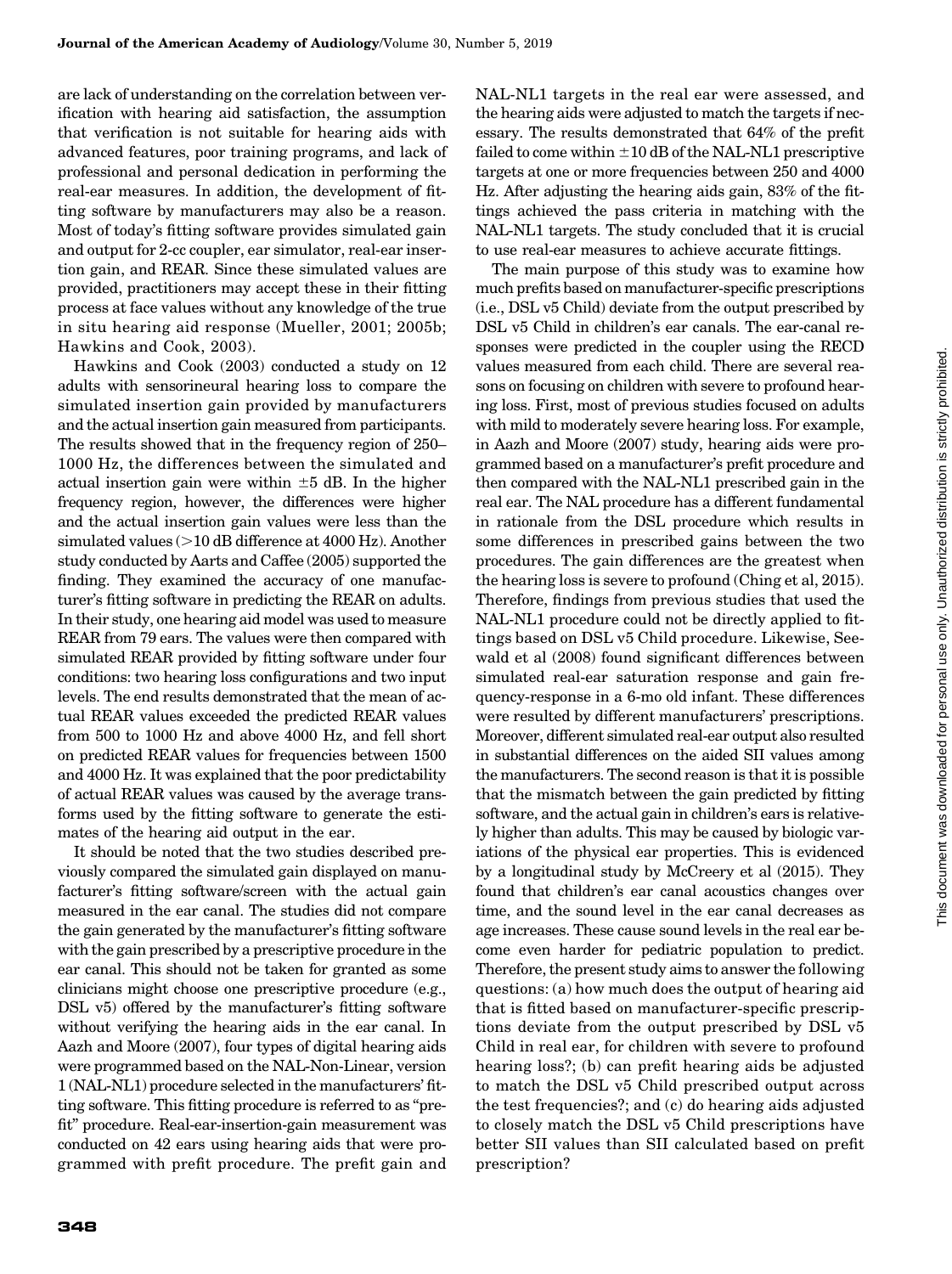## METHOD

#### Participants

This was a cross-sectional experiment in which the data were collected from 16 children (28 ears) aged 4– 7 yr. Using the F family of tests in G Power analysis, this sample size is adequate in detecting a difference of 0.36 population standard deviation (SD), with 0.80 power at an error rate of 5%. The participants were hearing-impaired children who attended the Audiology and Speech Sciences Clinic, Universiti Kebangsaan Malaysia, Kuala Lumpur. Only children with normal outer ear, with no excessive ear cerumen and middle ear pathology were reruited for the study. All participants had sensorineural hearing losses that ranged from severe to profound (mean hearing level at three frequencies  $[3FA] =$ 100 dB HL,  $SD = 14.5$ ). The study was approved by the Human Ethics Committee of Universiti Kebangsaan Malaysia (UKM 1.5.3.5/244/NN-152-2014) and an informed consent was obtained from the parents of all participants.

#### Hearing Assessment and RECD Measurement

Otoscopic examination and tympanometry were carried out on all children to rule out any outer- and middle-ear anomalies. Play audiometry using insert earphones, Etymotic Research ER-3A was conducted to test the hearing levels at 250, 500, 1000, 2000, and 4000 Hz in a soundtreated room. The hearing test showed that nine of the ears had severe hearing loss (mean  $3FA = 83$  dB HL,  $SD = 9.2$  dB), and 19 of the ears had profound hearing  $loss (3FA = 108.8 dB HL, SD = 9.5 dB).$ 

RECD was measured using the Audioscan Verifit RM500SL on the test ears. Prior to this, probe-tube calibration was carried out with regard to Audioscan Verifit (Audioscan, 2014) protocol. To obtain the RECD values, response of the 2-cc coupler was first measured by attaching the RECD transducer to the HA2-coupler in the text box. A thin probe tube was inserted 20 mm (4- to 5-yr old) and 25 mm (6- to 7-yr old) past the intertragal notch of participants for real-ear measurements (Moodie et al, 1994). A foam tip was also inserted into the ear until the most lateral portion of the foam tip was flushed with the opening of the participant's ear canal (Bagatto et al, 2006). This was done with care to ensure that the probetube remained at the same location in the ear canal. The same signal used for the coupler measurement was delivered through the foam tip to obtain the RECD values. Negative RECD values in the range of  $-1$  to  $-9$  dB SPL at 250, 500, and/or 750 Hz was associated with acoustic leakage of stimuli from the auditory canal (Bagatto, 2001). In this case, the measurement was repeated using the same or larger foam tip, as precaution.

The present study deviates from the practice methods that recommends the use of a personal earmold, instead

of an insert foam tip to measure hearing threshold levels (HTL) and RECD (AAA, 2013). Personal earmold is preferred in RECD and audiometry measures because in this case, coupling to the ear will match throughout the hearing aid fitting process. This allows the individual RECD to be used to correct thresholds and coupler hearing aid response to ear canal SPL (Bagatto et al, 2005). In addition, such practice provides a more accurate prediction of real-ear frequency response of hearing aids, as it takes into account the depth of earmold insertion, length of earmold sound bore, and acoustic leakage estimation of earmold versus insert earphones (Munro and Hatton, 2000). Nonetheless, insert foam tip was still employed to simulate the common practice at the research site. Also, personal earmold is not always feasible, especially if the earmold is not yet available or is outgrown (Moodie et al, 2016).

## Hearing Aid Programming

Two hearing aids, Unitron Max 6 SP BTE and Phonak Naida Q30 UP were chosen to be used in this study. They were selected by the following requirments: (a) based on the manufacturer specifications, they provide gain up to 82 dB and output up to 142 dB SPL. They also offer fitting ranges within specifications that are suitable for severe to profound hearing losses; (b) both hearing aids have similar technology features—Unitron 6 SP has six channels and Phonak Naida has eight channels; (c) DSL v5 Child prescription is available in both manufacturers' fitting software. The electroacoustic charaterisitcs of both hearing aids were measured in a test box and compared with the respective manufacturer's data sheets to ensure good functionality.

The hearing aids were programmed using their respective manufacturer's fitting software that was installed in NOAH 3.0 software paltform. First, the participants' HTLs were keyed into the NOAH. Then, the fitting software generated the prefit based on the following features: size 13 tubing, occluded earmold, no vent, and all the advanced features deactivated (e.g., noise reduction system, frequency lowering [FL], and adaptive directional microphone). The predicted RECD values from the respective fitting software were used to program the hearing aid. The predicted RECD values were used and not the individual RECD values to create and maintain the original manufacturer's prefit program. Apart from that, the DSL v5 Child prescriptive formula was selected in the prefit program. The acclimatization level was set at a level (indicated as 100% on fitting software) that corresponds to the best match with the selected prescriptive targets.

## Hearing Aid Verification

The participants' HTLs and individual RECD values were computed into the Audioscan Verifit system to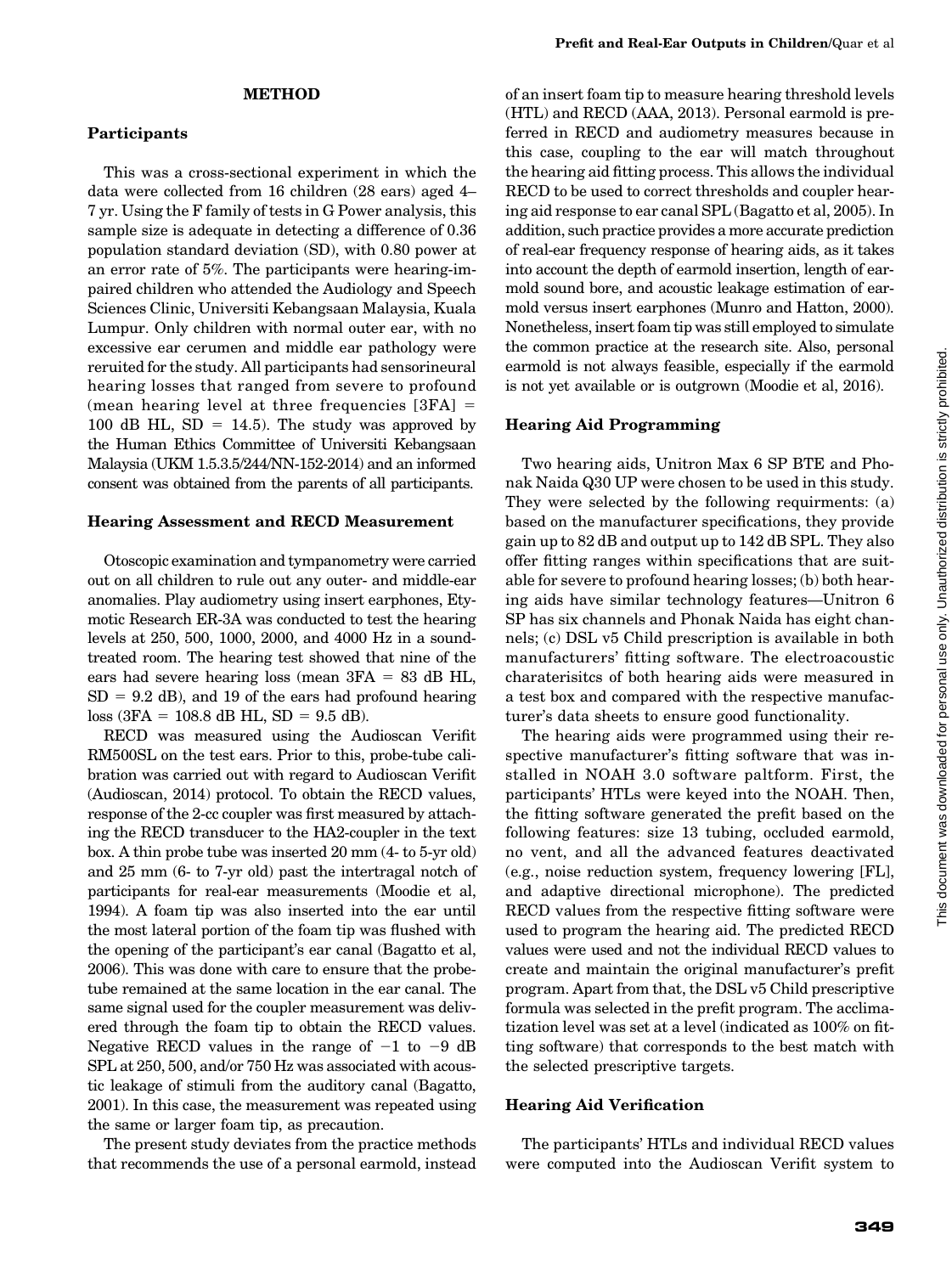calculate the DSLv5 Child targets. In the DSLv5 Child applications, participant's age and transducer insert foam-tip used to measure HTL were incorporated into the calculation of prescriptive targets. The outputs of hearing aids that have been programmed according to the prefit procedure were then measured with a HA2-coupler at 50, 65, and 75 dB SPL input levels, using a speech signal. The prefit outputs and target values generated by the DSL v5 Child procedure at 250, 500, 1000, 2000, and 4000 Hz for both hearing aids at three input levels were recorded for comparison. The prefit outputs of the hearing aids were then adjusted to attempt to meet the DSL v5 Child targets (within  $\pm 5$ dB) for the three input levels. It should be noted that the  $\pm 5$  dB tolarance level was based on the recommendation of the modernization of hearing aid services in the United Kingdom (Aazh and Moore, 2007). The measured output at each frequency was matched to the DSL v5 Child targets at a 65-dB input level, followed by 50 and 75-dB SPL input levels. Subsequent to hearing aid adjustments at each input level, outputs measured at the preceding input level were cross-checked to make sure that the previous values did not change. If change that caused errors exceeding 5 dB of the target at any frequency between 250 and 4000 Hz was observed, further adjustments were made. More priority was given to match the DSL v5 Child targets at 65-dB input level, followed by the 50- and 75-dB input levels.

## SII

The SII, which is a modification of the Articulation Index, is one of the methods used to predict speech intelligibility from a specified loudness level or degree of audibility (Moore and Glasberg, 1997; Ching et al, 2001). Determining aided SII will allow the estimation of the amount of audible signal above the hearing threshold and to ensure adequate audibility is received by the child (Ching et al, 2001). Note also that the aided SII normative values by degree of hearing loss are available to help clinicians estimate the quality of hearing aid fitting without needing to provide the aided output

(Bagatto et al, 2016). The aided SII values in this study were calculated by the Audioscan Verifit software for 50-, 65-, and 75-dB input levels. The software calculated the values by using the 1/3 octave band method of ANSI S3.5–1997 without the 160 Hz band. It also does so without masking effects, and the results were expressed as a % by multiplying with 100. Level distortion effects were included but no hearing loss desensitization (HLD) was applied (Audioscan Verifit, 2014). The SII values calculated for prefit outputs before and after hearing aid was adjusted to meet the DSL v5 Child targets at different input levels were recorded for data analysis.

## RESULTS

## Fit-to-Targets Achieved by Prefit Procedure

The root-mean-square (RMS) was calculated and observed at four frequencies (500, 1000, 2000, and 4000 Hz) to assess if the manufacturer's prefit output deviated from the DSL v5 Child targets. RMS  $<$  5 dB was considered to be an optimal fit-to-target that was achieved by the prefit procedure (McCreery et al, 2013; Ching et al, 2015). With regard to these criteria, 73% of the ears that were fitted with the prefit procedure deviated from the DSL v5 targets by more than 5 dB RMS. In other words, they failed to achieve the optimal fit-totargets. After adjusting the hearing aids to attempt to match with the DSL v5 Child targets, no significant improvement was observed with 72% of the test ears still did not achieve the optimal fit-to-targets. When the RMS was recalculated at three frequencies (500, 1000, and 2000 Hz), excluding the 4000 Hz, 36% of the ears fitted with the prefit procedure deviated from the DSL v5 targets by more than 5 dB RMS. After adjusting the hearing aids to attempt to match with the DSL v5 Child targets, 25% of the test ears deviated from the DSL v5 Child targets by more than 5-dB RMS and failed to achieve the optimal fit-to-targets.

Table 1 shows the total number of fittings that failed to meet the DSL v5 Child targets at different frequencies and input levels. Numbers without brackets represent the ears before gain adjustment/prefit outputs

Table 1. The Total Number of Fittings that Fail to Meet the DSL v5 Prescribed Targets at Different Frequencies and Input Levels

|          |                     | $250$ Hz | 500 Hz | $1000$ Hz | 2000 Hz | 4000 Hz |
|----------|---------------------|----------|--------|-----------|---------|---------|
| 50 input | Fit-to-target $(+)$ | 4(3)     | 0(0)   | 0(0)      | 29(0)   | 12(0)   |
|          | Fit-to-target $(-)$ | 0(0)     | (0)    | 3(2)      | 0(3)    | 40 (40) |
| 65 input | Fit-to-target $(+)$ | 0(0)     | 0(0)   | 0(0)      | 1(0)    | 0(0)    |
|          | Fit-to-target $(-)$ | 5(3)     | 13(9)  | 18 (14)   | 13(12)  | 40 (40) |
| 75 input | Fit-to-target $(+)$ | 0(0)     | 0(0)   | 0(0)      | 1(0)    | 0(0)    |
|          | Fit-to-target $(-)$ | 14(9)    | 30(23) | 28(24)    | 22(22)  | 48 (41) |

Numbers without brackets represent the fittings/ears before gain adjustment/prefit output whereas numbers in bracket represents the fittings/ ears after gain adjustment to attempt to match with the DSLv5 prescribed targets. Fit-to-target (+) means the output was higher than the prescribed outputs. Fit-to-target (2) means the output was lower than the prescribed outputs.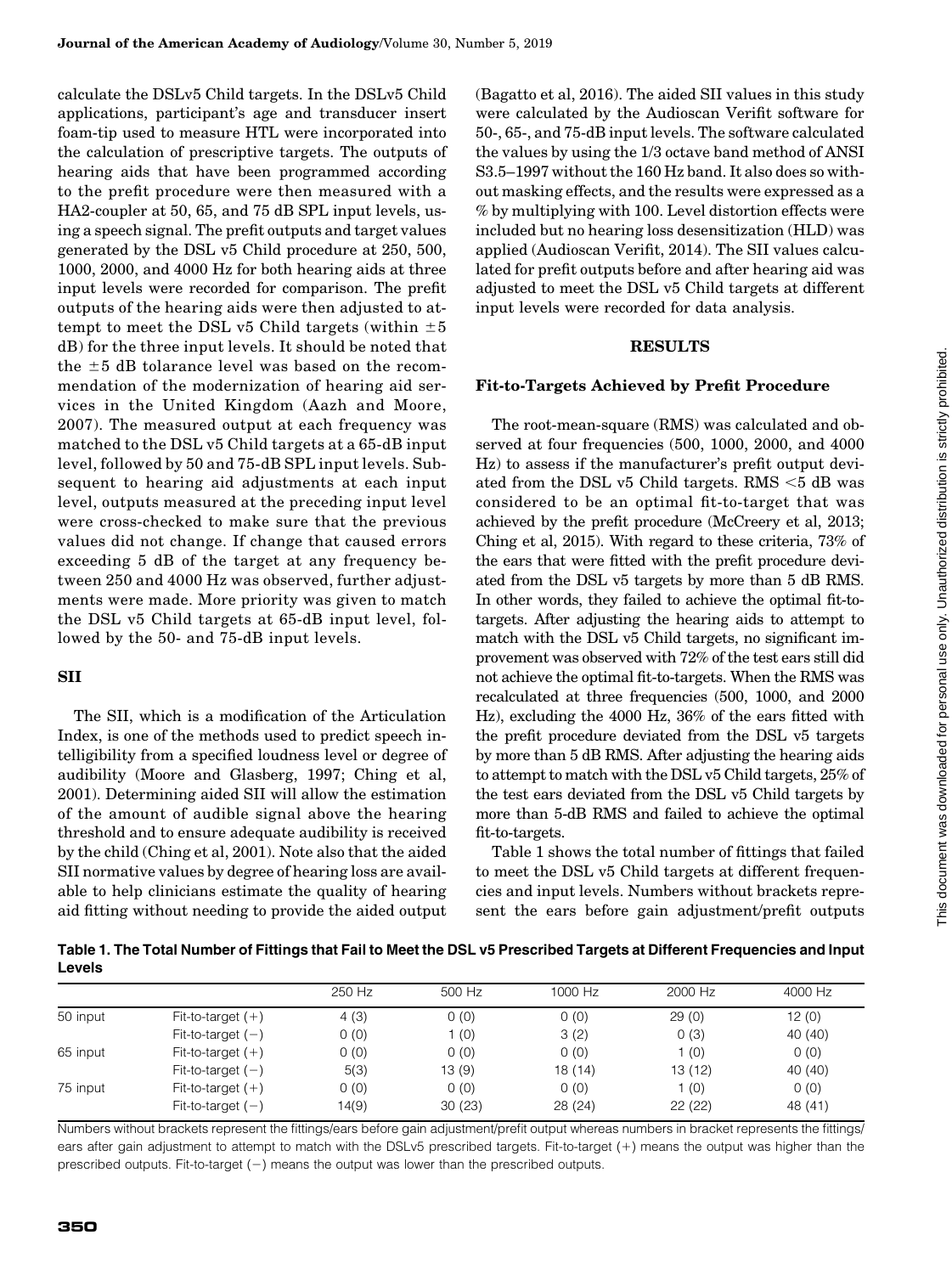whereas those in brackets represent the ears after gain adjustment. Fit-to-target  $(+)$  shows that the output was higher than the prescribed output. Fit-to-target  $(-)$ means the opposite of  $(+)$ . The results showed that the prefit outputs were mostly below the DSL v5 Child prescribed outputs at all the test frequencies, for moderate- and high-input levels. Nonetheless, at low-input level, the prefit outputs were higher than the DSL v5 Child outputs at 250, 2000, and 4000 Hz. Twenty-nine ears at 2000 Hz and 12 ears at 4000 Hz had higher prefit outputs compared with prescribed outputs. It was observed that deviations of prefit outputs from DSL v5 Child outputs were most frequent at 4000 Hz and at high input levels. More than 80% of the ears failed to meet the DSL v5 Child outputs even after hearing aid adjustments at 4000 Hz.

Figure 1A and B show the manufacturer's prefit output versus the DSL v5 Child output at low and mid frequencies (250, 500, and 1000 Hz) and at high frequencies (2000 and 4000 Hz) respectively, for different input levels and different hearing aid manufacturers. The diagonal line in the graph indicates identical prefit



o - 50 input level  $x - 65$  input level  $\triangle$  - 75 input level

Figure 1. (A) Different manufacturer prefit outputs as compared to DSL v5 Child outputs at low to mid frequencies (250, 500, and 1000 Hz) and at different input levels. (B) Different manufacturer prefit outputs as compared to DSL v5 outputs at high frequencies (2000 and 4000 Hz) and at different input levels.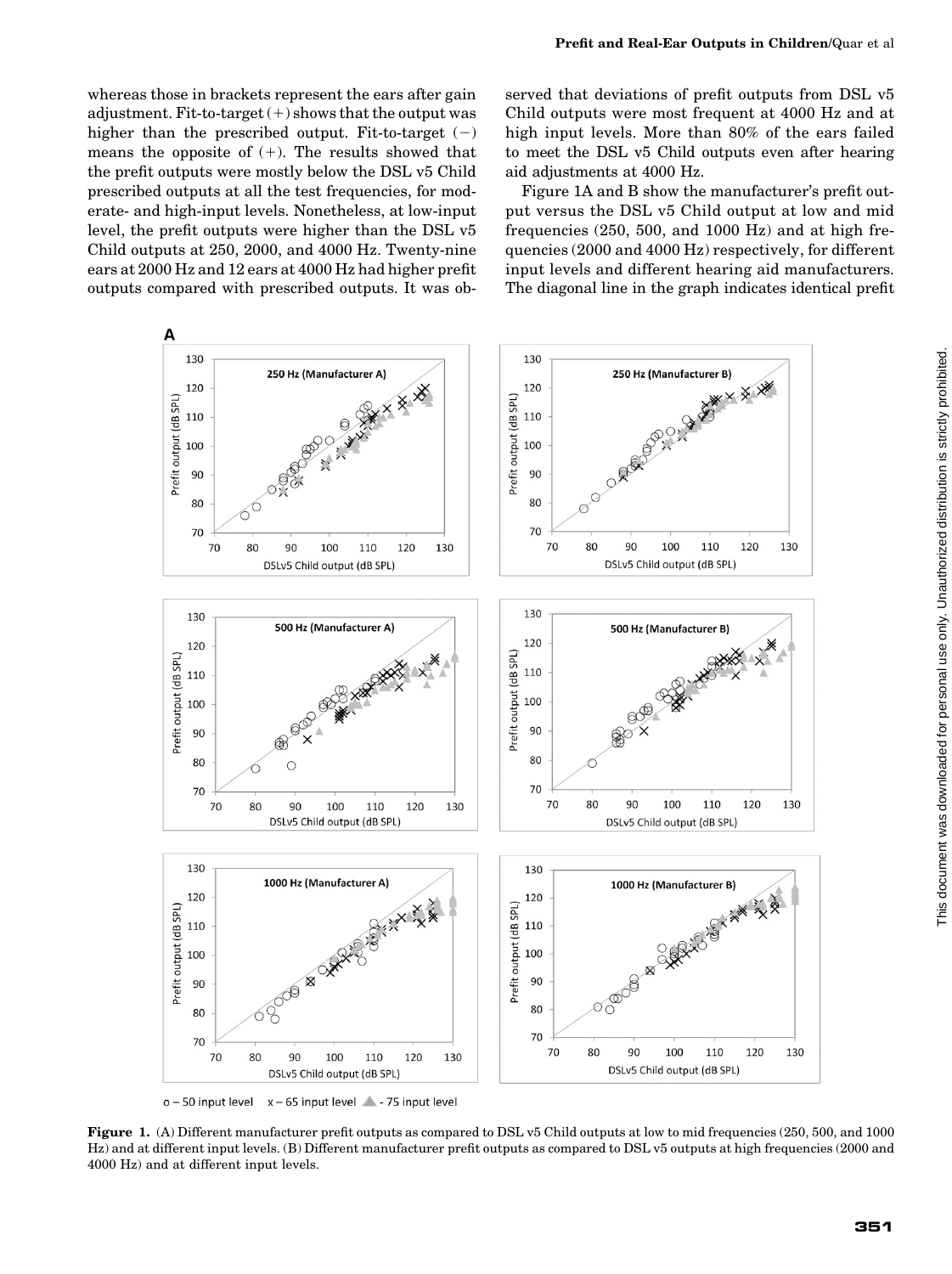

 $o - 50$  input level  $x - 65$  input level  $\triangle$  - 75 input level

#### Figure 1. (Continued).

output and DSL v5 Child output. Individual data that fall above the diagonal line means that the prefit output is higher than the DSL v5 Child output and vice versa for data that falls below the diagonal line.

Repeated measures analysis of variance (ANOVA) was carried out to investigate whether the manufacturer's prefit outputs differ significantly from the DSL v5 Child outputs for different hearing aids (Phonak or Unitron), input levels (50, 65, or 75 dB), and frequencies (250, 500, 1000, 2000, and 4000 Hz). The results showed that there was significant main effect of hearing aid  $[F_{(1, 27)}]$ 264.36,  $p < 0.001$ ], input level  $[F_{(2, 54)} = 180.99, p <$ 0.001], and also frequency  $[F_{(4, 108)} = 52.57, p < 0.001]$ . Significant interactions were observed between hearing aid and input level  $[F_{(2, 54)} = 54.46, p < 0.001]$ ; hearing aid and frequency  $[F_{(4, 108)} = 3.91, p < 0.01]$  and input and frequency  $[F_{(8, 216)} = 15.42, p < 0.001]$ . The three-way interaction between hearing aid, input level, and frequency was also significant  $[F_{(8, 216)} = 10.03, p < 0.001]$ . Bonferroni test indicated that for Phonak hearing aid, the deviations of prefit outputs from DSL v5 Child outputs were significant between low and the other two input levels at all the frequencies. The deviations between moderateand high-input levels were not significant at 250 and 1000 Hz. By contrast, the deviations were significant between all input levels and frequencies for Unitron hearing aid. Furthermore, the prefit outputs were higher than the prescribed DSL v5 Child outputs at low-input level for both hearing aids at 250, 500, and 2000 Hz. At 1000 and 4000 Hz, the prefit outputs were lower than the prescribed DSL v5 Child outputs at low-input level for both hearing aids.

## SII

Generally, SII decreases with increased hearing loss. Thus, the SII values were analyzed according to different degree of loss. Figure 2 compares the mean SII values between the manufacturer's prefit output and the adjusted output for severe and profound hearing losses, at different input levels. Repeated measures ANOVA with SII as dependent variable and type of SII (SII for prefit and adjusted fitting), input level (50, 65 and 75 dB), and hearing aid type (Phonak and Unitron) as independent variables indicated that the main effects of hearing aid type  $[F_{(1, 26)} = 101.47, p <$ 0.001] and input level  $[F_{(2, 52)} = 56.04, p < 0.001]$  were significant. Nevertheless, the type of SII was not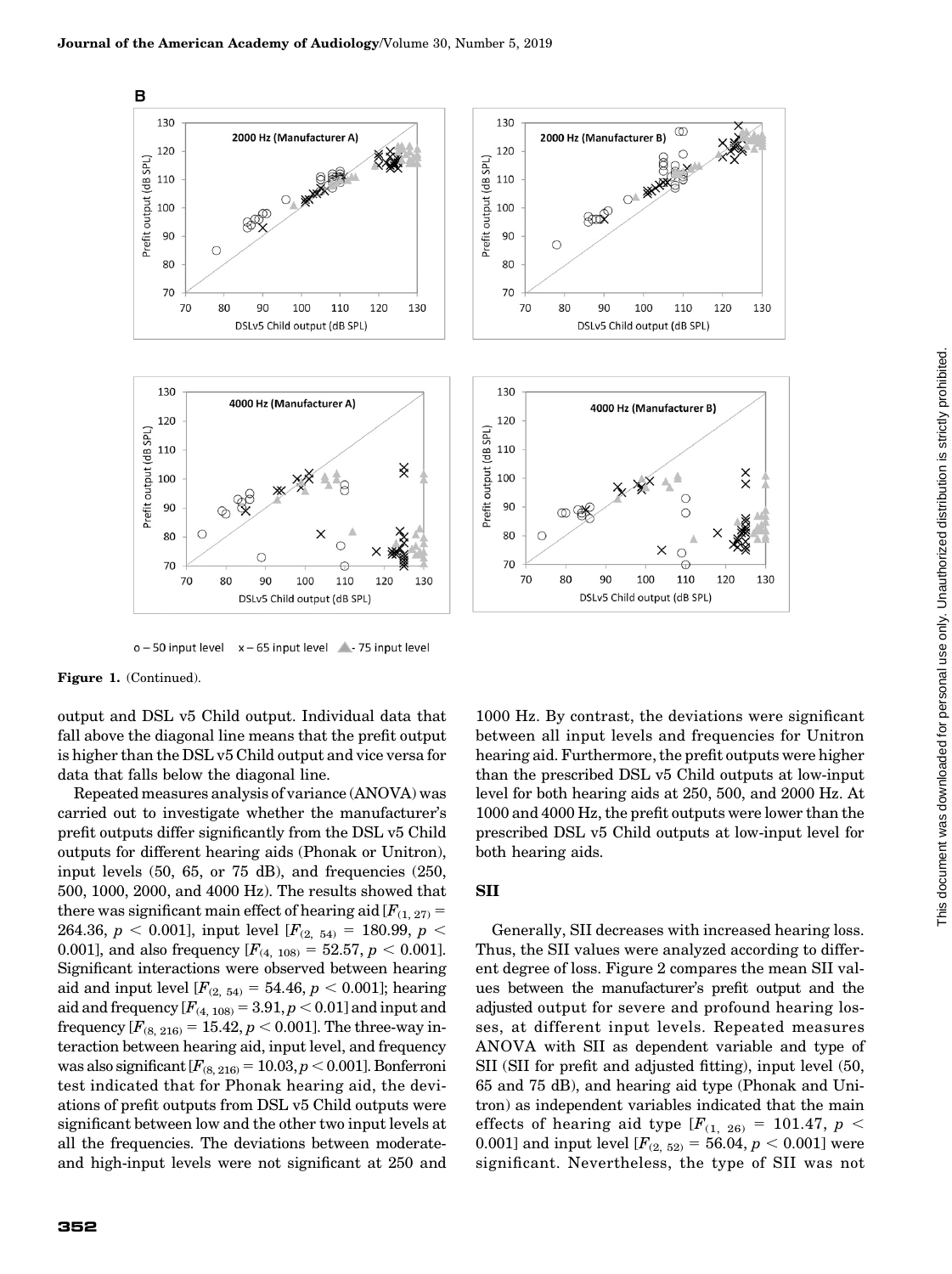

Profound loss

Figure 2. Mean SII (%) for hearing aid before (prefit) and after hearing aid adjusted in attempt to meet the DSL v5 Child targets (adjusted prefit), at different input levels. Top panel shows results for severe hearing loss and bottom panel shows results for profound hearing loss.

significant  $[F_{(1, 26)} = 0.66, p = 0.42]$ , suggesting that there were no significant differences between the SII of prefit output and adjusted output. Furthermore, there were no significant interactions between the hearing aid type, input level, and type of SII. As aforementioned, normative SII values based on the pure tone average for pediatric hearing aid fittings exist. Based on the Aided SII Normative Values (Bagatto et al, 2016), 68% of the SII values that were generated for the manufacturer's prefit output and the output adjusted to match with DSL v5 Child targets fell below the lower confidence interval of the normative data (SII  $<20\%$  at low level and  $<$ 40% at moderate level).

#### DISCUSSION

This study found that 73% of manufacturer's prefit failed to achieve the DSL v5 Child targets with RMS exceeding 5 dB at 500, 1000, 2000, and 4000 Hz. The percentage was higher than the 64% reported in Aazh and Moore's study in adults (2007). Nevertheless, it should be noted that previous study used different pass/fail criterion  $(\pm 10$  dB instead of  $\pm 5$  dB) and the participants had better hearing thresholds. Furthermore, adjusting the hearing aids in an attempt to match the DSL v5 Child targets did nothing to improve the fit-totargets. Nonetheless, when 4000 Hz was excluded from RMS calculation, the percentage of ears that failed to achieve the DSL v5 Child targets decreased from 36% to 25% after hearing aid adjustments.

Moving on, the deviations of manufacturer's prefit outputs from DSL v5 Child outputs at individual frequencies and at different input levels were examined separately from each other. The individual data in Figure 1A and B revealed that the deviations were larger and more frequent in high frequencies. On average, the mean differences between the prefit and DSL v5 prescribed outputs were mostly within  $\pm 5$  dB, except for 4000 Hz where the mean prefit outputs were below the prescriptive targets for all input levels. This agrees with previous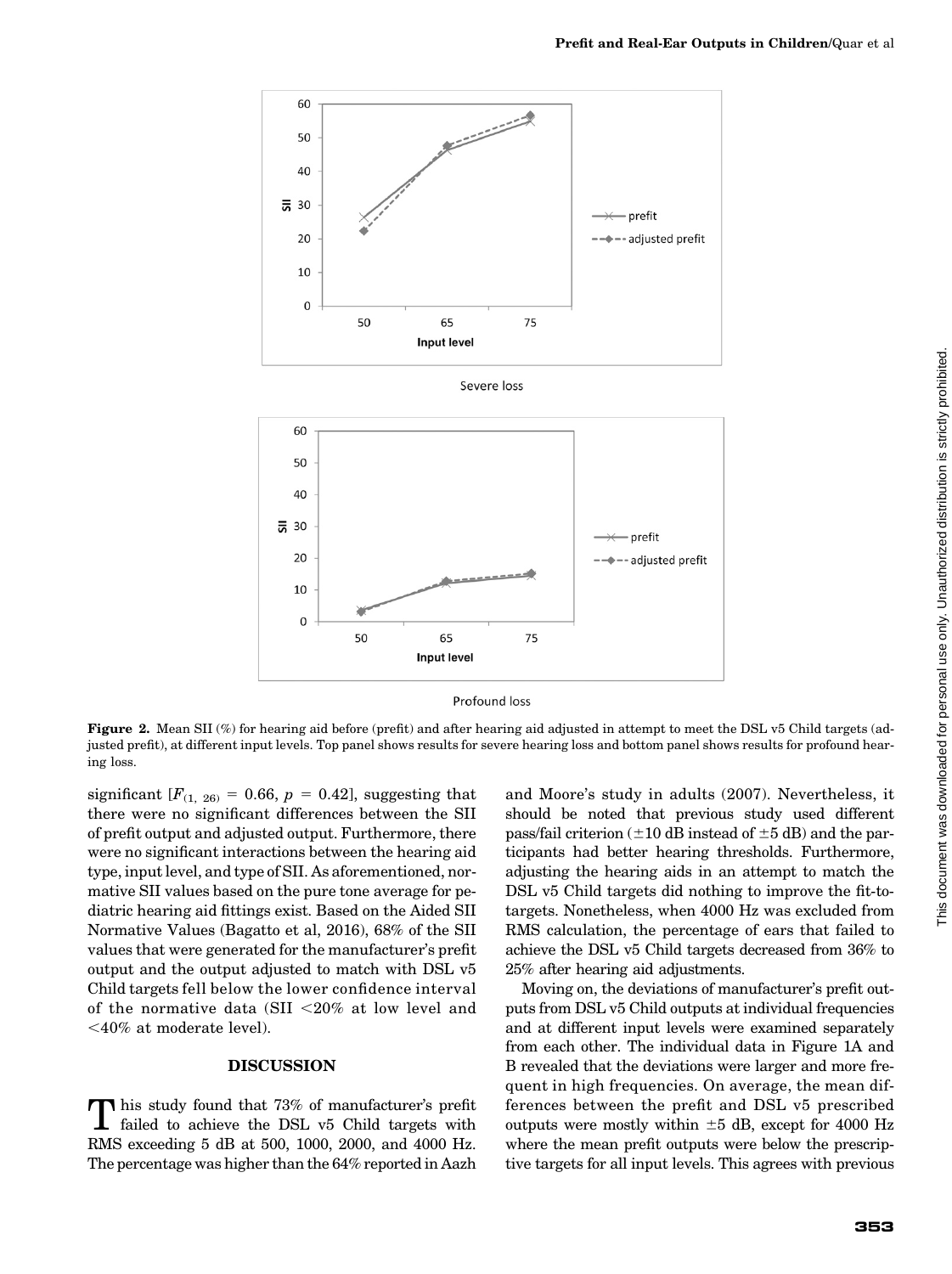studies on adults that revealed reasonable agreement between simulated and measured insertion gain between the frequency of 250 and 1000 Hz (Hawkins and Cook, 2003; Aarts and Caffee, 2005; Aazh and Moore, 2007). Even though the mean values suggested the existence of a reasonable agreement between the prefit and DSL v5 Child targets from 250 to 2000 Hz, Table 1 demonstrated that for some fittings, the prefits still failed to meet the DSL v5 Child targets  $(>20\%)$ , especially at moderateand high-input levels. In these cases (except for one), the prefit outputs consistently fell below the prescriptive targets. At 50-dB input level however, about 7%, 52%, and 21% of the prefits were above the DSL v5 Child targets at 250, 2000, and 4000 Hz, respectively.

ANOVA analyses showed a significant main effect of input levels. This suggested that deviations of manufacturer's prefit outputs from DSL v5 Child outputs were noticeably different between low-, moderate-, and high-input levels. The mean results suggested at low-input level, the prefit outputs were higher than the DSL v5 prescribed outputs and vice versa for moderateand high-input levels. Previous studies had suggested that there was a risk of hearing damage and loudness discomfort that was associated with high gains of hearing aid provided at moderate- and high-input levels to children (Ching et al, 2013; Quar et al, 2013). It is not clear if there is any effect of over-amplified soft sounds on auditory function, therefore further research in this aspect is required. The deviations of prefit output from DSL v5 Child output were not only dependent on the input level but also the frequency and types of hearing aids. The deviations were the largest (up to 33 dB on average) at 4000 Hz relative to other tested frequencies. Although prefit outputs significantly deviated from the DSL v5 Child outputs for different hearing aid, the mean differences were small (within 5 dB) at each tested frequency.

Although the analysis of the RMS at three frequencies demonstrated some improvements on fit-to-targets (500, 1000, and 2000 Hz), there were no significant changes in the predicted speech perception or SII. This was still true even after the attempt to adjust the hearing aids to match with the DSL v5 Child targets. Also, more than 50% of the SII values calculated that were based on prefit output and adjusted output did not fall within the Aided SII Normative Values from Bagatto et al (2016). This was due to the under amplification at frequencies beyond 2000 Hz. Furthermore, the deviations of the hearing aid output from the DSL v5 Child outputs remained high at 4000 Hz even after the gain of hearing aids had been adjusted. Previous studies demonstrated that even when verification with real-ear measures and electroacoustic measurements were carried out, prescriptive targets could sometimes not be matched by hearing aids at high frequencies. This was due to the limitations of the hearing aid itself (Ching et al, 2010; 2015; McCreery et al, 2013; Quar et al, 2013). After comparing the fit-to-targets achieved by a commercial hearing aid among children with moderately severe to profound hearing losses, Ching et al (2015) reported that although targets between 250 and 2000 Hz were well matched for both NAL-NL1 and DSL v5 prescriptions, gain at 4000 Hz were matched for NAL-NL1 only. This is because the DSL v5 Child procedure normally prescribes higher overall gain, especially for high-frequency region (Ching et al, 2015).

The impact of fit-to-targets on predicted speech performance may differ if different SII model was used. In relating audibility to speech performance, the NAL-NL1 procedure adopted a modified SII model that considers the level distortion factor and the HLD. The level distortion factor is related to the deterioration of the speech performance as a result of high SPLs received by the ear. This is due to the inability of the cochlea to analyze the signal when it is presented at a level in which even a normal cochlea cannot function optimally. The HLD refers to the decreased ability of the damaged cochlea to extract information even when it is audible (Ching et al, 1998; 2001). Ching et al (2015) reported that on average, the SII was lower for NAL-NL1 than for DSL v5 prescription at low input level. Lower SII and possible better fit-to-targets achieved by NAL-NL1 procedure may affect the conclusions made in this study.

The underachieved amplification at high frequencies and the relatively low SII values for hearing aids fitted with prefit procedure alone and adjusted to attempt to match to the prescriptive targets suggested a different amplification option such as a cochlear implant is necessary to improve patients' auditory performance. Although the benefits of cochlear implants are well documented, this technology is still ''unreachable'' to many children with severe and profound hearing losses. This is especially the case in developing countries in which only 1% of the people who would benefit from cochlear implants, received one (Janssen, 2016). Financial constraints, public awareness, and availability of intervention centers and qualified cochlear implant professionals were among the factors that limit the accessibility of cochlear implants in many developing countries (McPherson and Brouillette, 2008). Today, many hearing aid manufacturers offer some algorithms to improve access to high-frequency information, generally known as FL. The aim of FL hearing aids is to deliver high-frequency information to a lower frequency region, where hearing thresholds are potentially better. Alexander (2013) review stated that children might experience greater benefit from FL compared with adults because children appear to have greater "deficit" when identifying speech under identical conditions. In other words, in conditions where adults are performing near the ceiling of their abilities using conventional amplification, children might still be able to benefit from additional information gained via frequency-lowered speech (Alexander, 2013).

Apart from that, using an adapted SII that takes into account FL strategy, McCreery et al (2014) found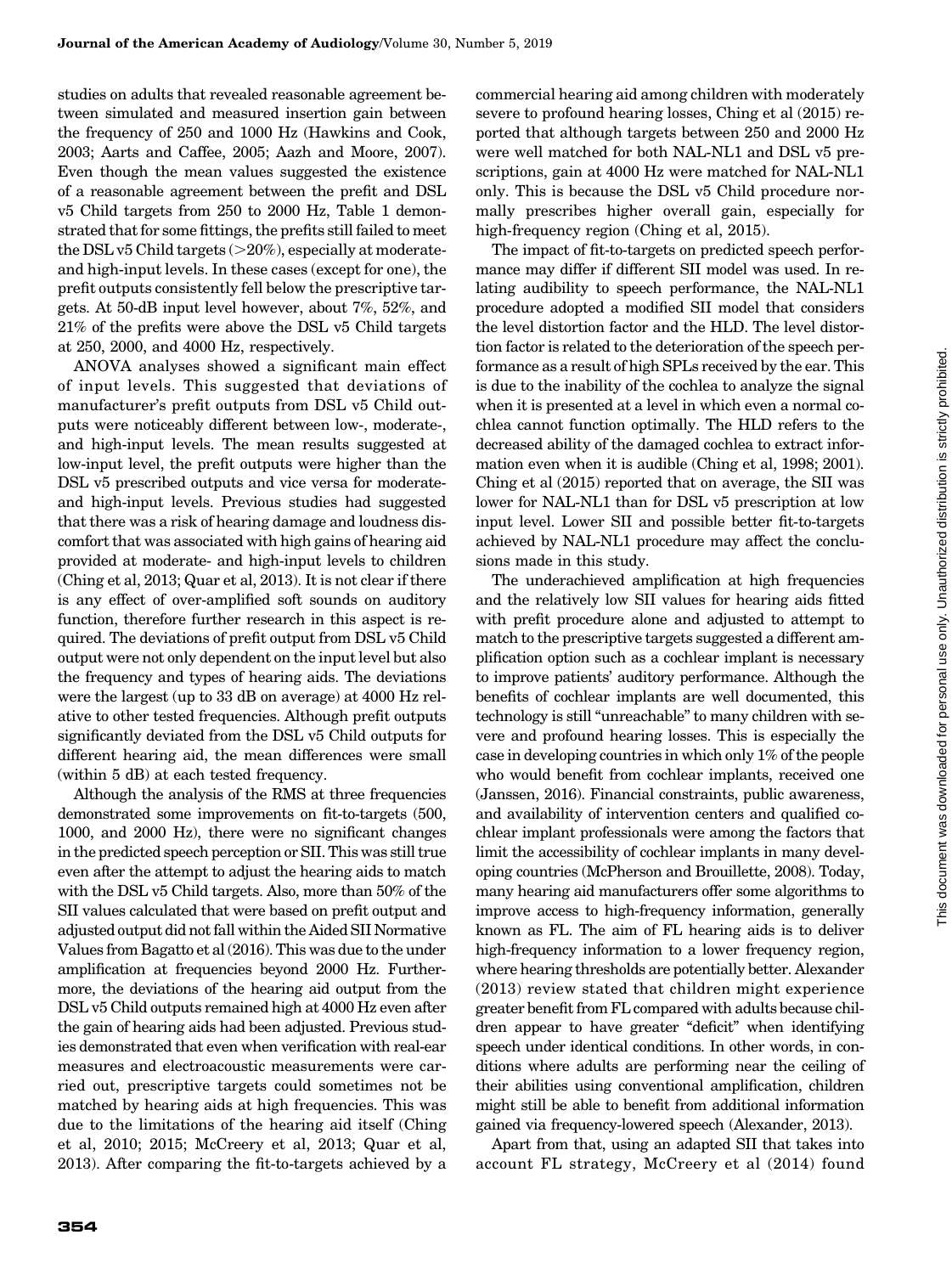improved speech audibility and also speech recognition in adults and children fitted with FL strategy relative to conventional amplification. Whereas the benefits of FL to children are not fully known yet, the current AAA (2013) amplification protocol suggests that the possibility of employing FL in children should be determined individually. Also, electroacoustic verification should be performed to fine tune the FL settings for all candidates. Moreover, detailed descriptions on the assessment of candidacy and verification procedure for FL can be found in a study by Glista et al (2016) and Scollie et al (2016). They recommended the use of prerecorded and calibrated stimuli, the fricatives  $/s/$  and  $/f/$  to determine the audibility of the high-frequency sounds and to adjust the strength of the FL setting. These recommendations had been incorporated into the latest version of the Audioscan system, Audioscan<sup>®</sup> Verifit2. The stimuli were incorporated to overcome the limitations of previous modified speech stimuli, which comprised bands of high-frequency speech energy at specific center frequencies: 3150, 4000, 5000, and 6300 Hz. This shows that in cases where FL technology is fitted, the use of verification procedures specifically for FL is necessary to provide optimum fitting.

## LIMITATIONS OF STUDY

The accuracy of manufacturer's prefit procedure to match with the DSL v5 Child targets was only investigated at low-, moderate-, and high-input levels. The saturated SPL of the hearing aids was not examined and should be included in future study. Furthermore, saturated SPL is often associated with sound discomfort, sound quality, and acceptance of hearing device. This should be regarded as an important electroacoustic parameter during verification procedure. In this study, coupler measures were used to compare the prefit outputs with the outputs prescribed DSL v5 Child. This resulted in an unrealistic scenario because coupler provides more occluding than earmold coupling and hence the match-to-target may not be achievable in the actual ears. Also, the information input into the programming software was "13 tubing, occluded earmold and no vent" which was in contrast to the coupler and insert-earphones measures conducted in the actual study. The misrepresentation of information on the coupling strategy may have an impact on the gain prescribed by the software.

## CONCLUSIONS

n average, hearing aid output generated by the manufacturer's prefit procedure has a reasonably good agreement with the DSL v5 Child targets at low and mid frequencies. This is at least true for the two hearing aids investigated in the study. Optimal fit-to-targets improved slightly for individual ears after the hearing aids had been adjusted, and the SII did not improve. The deviations of hearing aid output from DSL v5 Child targets at 4000 Hz suggest an inadequate access to high frequency sounds. In such cases, other strategies such as cochlear implantation or fittings that incorporate advanced hearing aid features such as FL should be considered.

Acknowledgments. The study was supported by the Young Investigator Grant Universiti Kebangsaan Malaysia (UKM) awarded to the first author (GGPM-2014-053). The authors gratefully acknowledge the support and participations of the children and their families in this study.

#### REFERENCES

Aarts NL, Caffee CS. (2005) Manufacturer predicted and measured REAR values in adult hearing aid fitting: accuracy and clinical usefulness. Int J Audiol 44(5):293–301.

Aazh H, Moore BCJ. (2007) The value of routine real ear measurement of the gain of digital hearing aids. J Am Acad Audiol 18(8): 653–664.

Alexander JM. (2013) Individual variability in recognition of frequency-lowered speech. Semin Hear 34(2):86–109.

American Academy of Audiology (AAA). (2013) American Academy of Audiology Clinical Practice Guidelines on pediatric amplification. [http://www.audiology.org/resources/documentlibrary/Documents/](http://www.audiology.org/resources/documentlibrary/Documents/PediatricAmplificationGuidelines.pdf) [PediatricAmplificationGuidelines.pdf](http://www.audiology.org/resources/documentlibrary/Documents/PediatricAmplificationGuidelines.pdf).

Audioscan. (2014) Verifit User's Guide 3.10. Ontario, Canada: Etymonic Design Inc.

Bagatto M, Moodie S, Brown C, Malandrino A, Richert F, Clench D, Scollie S. (2016) Prescribing and verifying hearing aids applying the American Academy of Audiology pediatric amplification guideline: protocols and outcomes from the Ontario infant hearing program. J Am Acad Audiol 27(3):188–203.

Bagatto M, Moodie S, Scollie S, Seewald R, Moodie S, Pumford J, Liu KP. (2005) Clinical protocols for hearing instrument fitting in the desired sensation level method. Trends Amplif 9(4):199–226.

Bagatto MP. (2001) Optimizing your RECD measurements. Hear J 54(9):32–36.

Bagatto MP, Seewald RC, Scollie SD, Tharpe AM. (2006) Evaluation of a probe-tube insertion technique for measuring the realear-to-coupler difference (RECD) in young infants.  $J$  Am Acad Audiol 17(8):573–581.

Byrne D. (1983) Theoretical Prescriptive Approaches to Selecting the Gain and Frequency Response of a Hearing Aid. Monographs in Contemporary Audiology. Upper Darby, PA: Educational Services Division of Instrumentation Associates.

Ching TYC, Dillon H, Byrne D. (1998) Speech recognition of hearingimpaired listeners: predictions from audibility and the limited role of high-frequency amplification. J Acoust Soc Am 103(2):1128-1140.

Ching TYC, Dillon H, Katsch R, Byrne D. (2001) Maximizing effective audibility in hearing aid fitting. Ear Hear 22(3):212–224.

Ching TYC, Johnson EE, Seeto M, Macrae JH. (2013) Hearing-aid safety: a comparison of estimated threshold shifts for gains recommended by NAL-NL2 and DSL m[i/o] prescriptions for children. Int J Audiol 52(Suppl 2):S39–S45.

Ching TYC, Quar TK, Johnson EE, Newall P, Sharma M. (2015) Comparing NAL-NL1 and DSL v5 in hearing aids fit to children